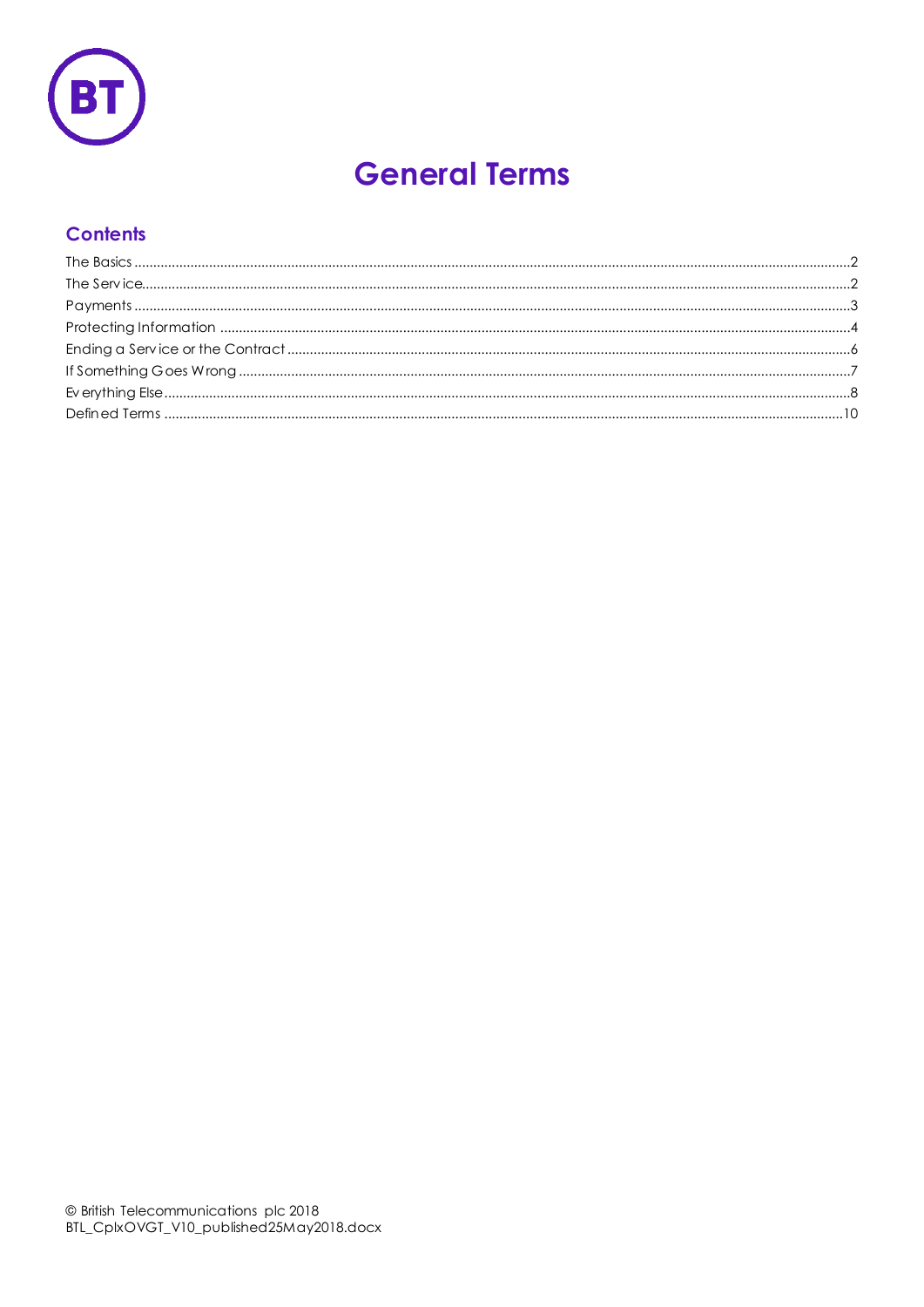

## <span id="page-1-0"></span>**The Basics**

These are the General Terms that apply to any Service you buy from BT. Specific Services have their own Orders and Schedules w ith more detailed terms.

#### **1 What words mean**

- 1.1 Some of the words and phrases in this document mean specific things. They are capitalised all the way through and explained in the Defined Terms section at the end of this document.
- 1.2 The w ords below have the following meanings:
	- 1.2.1 'You' and 'your' mean the Customer.
	- 1.2.2 Phrases that refer to 'we', 'our', 'us', 'each of us', 'each of our', 'both of us', 'w e each', 'w e will each', 'w e will both', 'whichever of us', 'one of us', 'neither of us', 'either of us', 'either of our', 'either one of us' and 'w e both' mean one or both of BT and the Customer, whichever makes sense in the context of the sentence.
- 1.3 The w ords 'include' or 'including' do not limit something to just the examples that follow .
- 1.4 Any time either of us has a right or obligation that we may exercise or perform, then w hether either of us chooses to exercise or perform that right or obligation w ill be in that party's sole discretion.
- 1.5 Any reference to a specific law or regulation in the Contract includes that law or regulation as amended, replaced or extended.

#### <span id="page-1-4"></span>**2 Order of documents**

If there is a conflict betw een any of the documents, the order of priority, highest first, is:

- 2.1 any Annexes;
- 2.2 the Schedule;
- 2.3 these General Terms;
- 2.4 any Order; and
- 2.5 if applicable to a Service, the BT Price List.

#### **3 When the Contract starts and how long it lasts**

- 3.1 The Contract starts on the Effective Date and will carry on until:
	- 3.1.1 one of us ends it (in a w ay that the Contract allow s);
	- 3.1.2 it expires; or
	- 3.1.3 BT is no longer providing you w ith any Services, there are no outstanding Orders and all invoices are paid.
- 3.2 Each Order w ill be an amendment to this Contract.
- 3.3 If a Service or Order terminates or expires for any reason other than w hen the Contract is terminated or expired in its entirety, the rest of the Orders in place will remain unaffected and both of us w ill continue to perform each of our obligations under them as agreed in the Contract.

#### **4 Some basic principles**

- 4.1 BT confirms that it is a legal corporation, authorised to agree the Contract and provide all the Services.
- 4.2 You confirm you are legally set up as a business, authorised to agree the Contract and carry out your responsibilities under it.

4.3 The BT Privacy Policy sets out how BT uses your Personal Data and includes more details about what BT can do w ith it, your rights and BT's obligations.

## <span id="page-1-1"></span>**The Service**

#### **5 What BT has to do**

- 5.1 BT w ill:
	- 5.1.1 provide you w ith a Customer Committed Date for each Service and w ill use reasonable endeavours to meet any Customer Committed Date;
	- 5.1.2 provide each Service w ith the care and skill that w ould reasonably be expected in the circumstances;
	- 5.1.3 comply w ith Applicable Law ;
	- 5.1.4 comply w ith, and may exercise its rights in, the Compliance Obligations;
	- 5.1.5 provide information relating to your use of a Service to authorities, regulators and law enforcement agencies, if it is legally required to; and
	- 5.1.6 if applicable to a Service, take reasonable steps to stop anyone getting unauthorised access to any part of the BT Netw ork.
- <span id="page-1-3"></span><span id="page-1-2"></span>5.2 BT may change any Service so long as the performance of the Service is not materially adversely affected. These sorts of changes might include:
	- 5.2.1 introducing or removing features of a Service; or
	- 5.2.2 replacing a Service w ith a materially equivalent Service.

#### **6 What you have to do**

#### You will:

- 6.1 provide BT with the names and contact details of the Customer Contact, but BT may also accept instructions from a person w ho BT reasonably believes is acting w ith your authority;
- 6.2 provide BT w ith any information reasonably required, including information in relation to health and safety and the environment, w ithout undue delay, and you will make sure the information is accurate and complete;
- 6.3 complete any preparation activities that BT may request to enable you to receive a Service promptly and in accordance w ith any reasonable timescales;
- 6.4 cooperate w ith BT and comply w ith any reasonable requests BT makes to help it provide the Services;
- 6.5 comply w ith Applicable Law, and make sure that your Users do as w ell;
- 6.6 comply w ith the Acceptable Use Policy and Compliance Obligations;
- 6.7 for Sites not under BT's control, get all the consents, licences, permissions and authorisations we both need and keep them up to date so BT can provide the Services at the Sites, including for:
	- 6.7.1 making alterations to buildings;
	- 6.7.2 getting into property;
	- 6.7.3 dealing w ith local authorities, landlords or ow ners;
	- 6.7.4 installing BT Equipment or Purchased Equipment; and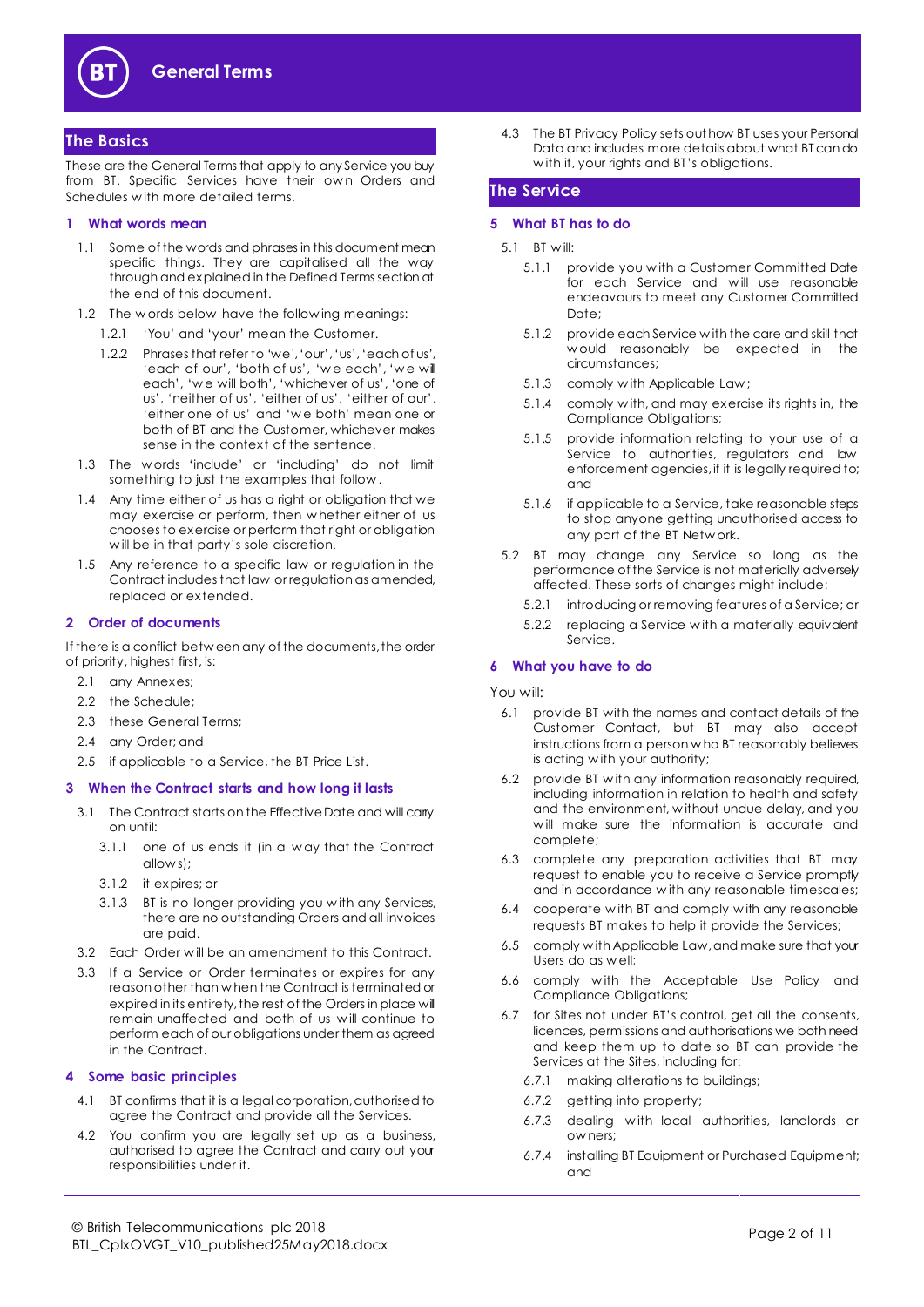

6.7.5 using the Services over your network or at a Site.

#### **7 If you do not comply with the Acceptable Use Policy**

- 7.1 If you do not comply with the Acceptable Use Policy, you w ill be liable for any Claims, losses, costs or liabilities that BT incurs as a result.
- 7.2 BT may, w here there is a serious breach of the Acceptable Use Policy, report you and provide your personal information, including Personal Data, to the relevant law enforcement agency.

#### **8 When BT IS not to blame**

BT w ill not be liable if it fails to do something it is supposed to under the Contract (including not carrying out any of its responsibilities, carrying them out late or not meeting any Service Levels), w hether or not there is a Force M ajeure Event (in w hich case, Clause [23](#page-7-1) applies), to the extent BT's failure is due to:

- 8.1 your failure to carry out any of your responsibilities under the Contract, or you carrying them out late, in w hich case you w ill pay BT for any reasonable costs BT incurs as a result of your failure;
- 8.2 anyone other than BT, BT's Affiliates, subcontractors or suppliers doing something, or not doing something they need to do; or
- 8.3 restriction or prevention by Applicable Law , a court order, an application for interlocutory relief or injunction.

#### <span id="page-2-0"></span>**Payments**

#### **9 Paying what you owe BT**

- 9.1 You will pay and be responsible for the Charges, w hether a Service is used by you or someone else. This includes all Charges resulting from unauthorised or fraudulent use.
- 9.2 BT will invoice you, and you will pay BT, in pounds sterling.
- 9.3 BT w ill w ork out the Charges based on details that BT records or that are recorded for BT.
- 9.4 If BT issues an invoice online, it will email you when it has done so.
- <span id="page-2-2"></span>9.5 Unless you are disputing an invoice (see Clause [11\)](#page-2-1), you w ill pay each invoice BT sends you w ithin 28 days of the date on it. You will pay the full amount in cleared funds into BT's bank account, w ithout any set-off, counterclaim, deduction or w ithholding, unless you legally have to take something off.
- 9.6 BT may reduce the number of days within which you w ill pay each invoice from 28 days to five days, where:
	- 9.6.1 you issue a profit w arning; or
	- 9.6.2 any Credit Agency reduces your credit rating, and

BT reasonably considers that this will affect your ability to pay invoices.

- 9.7 If you make a payment covering more than one invoice:
	- 9.7.1 you will tell BT which amounts to apply to which invoices; and
	- 9.7.2 if you do not tell BT, BT may apply the payment to any unpaid invoices at its discretion.
- 9.8 Charges do not include any Transaction Taxes. If BT sends you a valid tax invoice, you w ill pay all of the

Transaction Taxes due, including those BT has paid or w ill pay that BT is allow ed, by Applicable Law , to pass on to you, and that service providers normally pass on to their customers. BT will not charge any Transaction Taxes on Services w here you have already given BT a valid tax exemption certificate.

- 9.9 You will make any deductions for Withholding Tax from your payments to BT that are required by Applicable Law and pay such sums to the relevant taxing authority w ithin the period for payment permitted by Applicable Law .
- 9.10 If you deduct Withholding Tax from your payments to BT, you w ill:
	- 9.10.1 gross up your payments to BT so that the net amount BT receives is equal to the amount BT w ould have received had there been no deduction or w ithholding; or
	- 9.10.2 indemnify BT for the amounts you have deducted from your payments to BT.
- 9.11 If BT receives a Claim from a taxing authority alleging that it has not received Withholding Tax due on or in connection w ith payments from you to BT, you w ill indemnify BT for the amount of the Withholding Tax due together with any interest, fines and penalties relating to the late payment or non-payment of the Withholding Tax and any costs of defending the Claim against the taxing authority.
- 9.12 If you ask for any change to be made to the agreed billing arrangements for a Service, and that change results in additional Transaction Tax or Withholding Tax to BT or any BT Affiliates that they are unable to fully recover, then, regardless of what it may say elsewhere in this Contract, BT may modify the Charges to reflect the impact of the change and you w ill pay BT any additional amounts due.

#### **10 What happens if you do not pay BT**

- <span id="page-2-4"></span><span id="page-2-3"></span>10.1 If you do not pay an invoice by the date it is due and you are not disputing the invoice, in accordance w ith Claus[e 11,](#page-2-1) BT may:
	- 10.1.1 charge you either:
		- (a) a late payment charge, w hich w ill be described in the relevant Schedule, Annex, Order or BT Price List; or
		- (b) interest on the unpaid amount at the annual rate of 4 per cent above the Bank of England's base lending rate at the date of calculation, or at the maximum rate allowed by Applicable Law , w hichever is less. The interest w ill build up and be compounded each day, from the date the invoice was due to the date you pay BT; and
	- 10.1.2 restrict or suspend any Service as set out in Claus[e 15.1.](#page-5-1)
- 10.2 You w ill pay BT any reasonable costs that BT incurs w hen recovering any amount you owe BT, including debt collection agency and legal costs.

#### <span id="page-2-1"></span>**11 Disputing an invoice**

- 11.1 If you do not agree w ith something in an invoice BT sends you before you have made payment, you will give BT Notice w ithin 28 days after the date of the invoice.
- 11.2 If you do not agree w ith something in an invoice BT sends you after you have made payment, you will give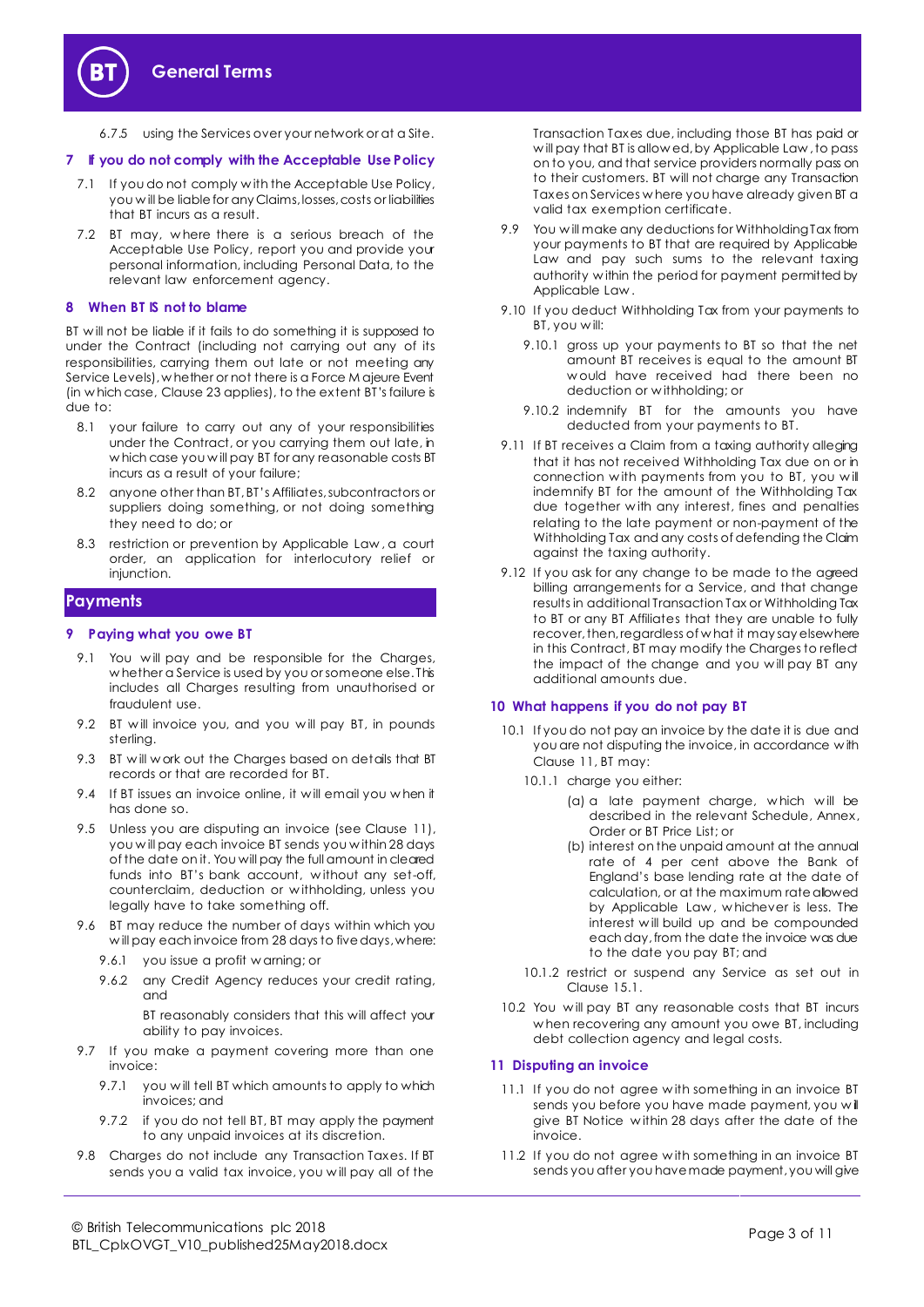

BT Notice of that dispute w ithin six months after the date of the invoice.

- 11.3 You w ill alw ays pay the undisputed amount of an invoice, and any disputed amount that is less than 5 per cent of the total invoice, in accordance w ith Clause [9.5.](#page-2-2)
- <span id="page-3-1"></span>11.4 We will both settle an invoice dispute in accordance w ith Claus[e 24](#page-7-2) and you will pay the amount we both finally agree on w ithin seven days of both of us agreeing it.
- 11.5 BT may still charge you a late payment charge or interest in accordance w ith Clause [10.1.1](#page-2-3) for any amount we both agree under Clau[se 11.](#page-3-1)4.

## <span id="page-3-0"></span>**Protecting Information**

#### **12 Intellectual Property Rights**

- 12.1 Intellectual Property Rights will carry on being their original ow ner's property w hether the rights existed before the Contract or came after it.
- <span id="page-3-2"></span>12.2 If BT provides you w ith Software so you can use a Service, BT gives you a non-transferable and nonexclusive licence to use the Softw are only for the purposes and in the manner set out in the Schedule. As well as any terms of the Contract, you will also comply w ith any third party terms that BT makes known to you that apply to the use of the Software or Service.
- 12.3 You will not, and will ensure that your Users do not, copy, decompile, modify or reverse engineer any Softw are, or let anyone else do that, unless it is allowed by law or BT has given you permission in w riting.
- 12.4 The licence BT gives you in Clause [12.2](#page-3-2) will last as long as BT provides you w ith the relevant Service.
- <span id="page-3-3"></span>12.5 If your use of any Service infringes, or allegedly infringes, someone else's Intellectual Property Rights, BT w ill indemnify you for any Claims, losses, costs or liabilities brought against you as long as you comply w ith the terms set out in Clau[se 22.](#page-7-3)7.
- 12.6 The indemnity in Clause [12.5](#page-3-3) w ill not apply to any part of a Claim that results from or is connected w ith:
	- 12.6.1 your use of any of the Services with equipment, softw are or another service BT has not supplied;
	- 12.6.2 you modifying the Services without BT's permission;
	- 12.6.3 any content, designs or specifications that have not been supplied by BT or on BT's behalf; or
	- 12.6.4 you using any of the Services in a w ay BT has not agreed.
- 12.7 You will indemnify BT for any Claims, losses, costs or liabilities brought against BT that results from or is connected w ith:
	- 12.7.1 your use of a Service w ith equipment, software or another service BT has not supplied;
	- 12.7.2 you modifying a Service, w ithout BT's permission;
	- 12.7.3 any content, designs or specifications that have not been supplied by BT or on BT's behalf; or
	- 12.7.4 you using any of the Services in a way not permitted by this Contract.
- 12.8 You will stop any activity that led to the Claim against BT as soon as BT gives you Notice or you become aw are, or should reasonably have become aw are, that your activity w as causing a Claim against BT.
- <span id="page-3-4"></span>12.9 If using a Service leads to a Claim against you as described in Claus[e 12.5,](#page-3-3) or BT believes it is likely to lead to one, BT may, at BT's expense:
	- 12.9.1 get you the right to carry on using the Service; or
	- 12.9.2 modify or replace the relevant parts of the Service so that using the Service no longer infringes someone else's Intellectual Property Rights, as long as the performance of the relevant parts of the Service is not materially affected.
- 12.10The indemnity under Clause [12.5](#page-3-3) and the actions in Clause [12.9](#page-3-4) are the only remedies you w ill have for Claims that your use of the Service infringes someone else's Intellectual Property Rights.

#### <span id="page-3-6"></span>**13 Keeping things confidential**

- <span id="page-3-5"></span>13.1 We will both keep all Confidential Information confidential and neither of us w ill disclose it, unless one of us needs to do that:
	- 13.1.1 to meet our responsibilities or to receive any benefit under the Contract, and then only to our employees, agents, Affiliates, officers, directors, advisers and, for BT only, BT's subcontractors and suppliers, w ho need to know ; or
	- 13.1.2 because Applicable Law, a government or regulatory authority, or court of competent jurisdiction says we have to and the party disclosing it w ill give the other as much notice as reasonably possible before any disclosure.
- 13.2 The party disclosing the Confidential Information in accordance w ith Clause [13.1.1](#page-3-5) w ill ensure that the people receiving it comply w ith this Clau[se 1](#page-3-6)3.
- 13.3 Each of us will return or destroy any of the other's Confidential Information w ithin a reasonable time of the other requesting this by giving Notice.
- 13.4 This Clause [13](#page-3-6) w ill stay in place for a period of three years follow ing the end of this Contract.

#### **14 Data Protection**

- 14.1 In this Contract, the following terms each have the meaning given to it in the GDPR: "Binding Corporate Rules", "Controller", "Data Subject", "Personal Data", "Personal Data Breach", "Processing", "Processor" and "Supervisory Authority".
- 14.2 Whether or not any other provision in the Contract may say something different, for BT to provide a Service, Personal Data may be:
	- 14.2.1 used, managed, accessed, transferred or held on a variety of systems, netw orks and facilities (including databases) w orldw ide; or
	- 14.2.2 transferred by BT w orldwide to the extent necessary to allow BT to fulfil its obligations under this Contract and you appoint BT to perform each transfer in order to provide the Services provided that BT w ill rely on appropriate transfer mechanisms permitted by Data Protection Legislation, including:
		- (a) BT Group's Binding Corporate Rules (for transfers among BT's Affiliates);
		- (b) agreements incorporating the relevant standard data protection clauses adopted by the European Commission; and
		- (c) w here applicable, the EU-US Privacy Shield.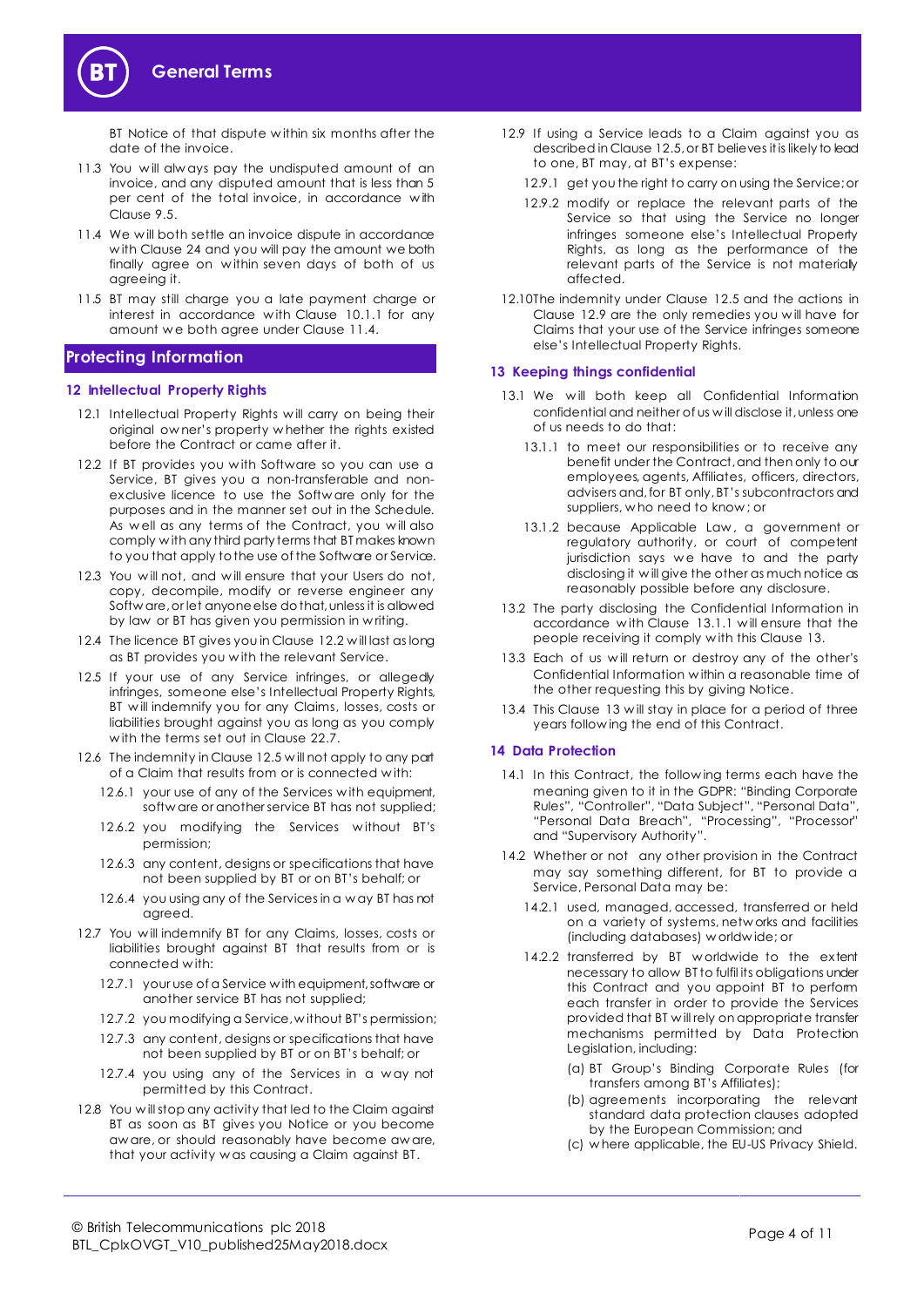



- 14.3 BT w ill be either Controller, Processor or both under the Contract depending on the type of Personal Data Processed and the purpose of the Processing.
- 14.4 If BT acts as a Controller:
	- 14.4.1 BT may collect, Process, use or share Personal Data w ith BT Affiliates and Sub-Processors, w ithin or outside the country of origin in order to do any or all of the follow ing:
		- (a) administer, track and fulfil Orders for the Services;
		- (b) implement the Services;
		- (c) manage and protect the security and resilience of any BT Equipment, the BT Netw ork and the Services;
		- (d) manage, track and resolve Incidents (as defined in the Schedule) w ith the Service as set out in the Schedule(s);
		- (e) administer access to online portals relating to the Services;
		- (f) compile, dispatch and manage the payment of invoices;
		- (g) manage the Contract and resolve any disputes relating to it;
		- (h) respond to general queries relating to the Services or Contract; or
		- (i) comply w ith Applicable Law ;
	- 14.4.2 BT w ill Process the Personal Data in accordance w ith applicable Data Protection Legislation and as set out in the BT Privacy Policy and, w here applicable, BT Group's Binding Corporate Rules; and
	- 14.4.3 BT may, from time to time, contact the Customer Contact, or other netw ork, IT or procurement manager involved in the procurement or management of the Services, to provide additional information concerning the Services or other similar services.
- 14.5 If BT acts as a Processor:
	- 14.5.1 the subject-matter, duration, nature and purpose of the Processing, the type of Customer Personal Data and categories of Data Subjects will be set out in the applicable Annex that can be found online at www.bt.com/terms;
	- 14.5.2 in order to perform its obligations under the Contract, BT w ill:
		- (a) Process the Customer Personal Data on your behalf in accordance w ith your documented instructions as set out in Clause 14.5.11, except w here:
			- (i) Applicable Law requires BT to Process the Customer Personal Data otherw ise, in w hich case, BT w ill notify you of that requirement before Processing, unless to do so w ould be contrary to that Applicable Law on important grounds of public interest;
			- (ii) in BT's reasonable opinion an additional instruction or a change to the instructions provided by you in accordance w ith Clause 14.5.11 infringes the Data Protection Legislation and BT w ill inform you of its opinion w ithout undue delay and will not be required to comply with that instruction;
		- (b) to protect the Customer Personal Data against a Personal Data Breach, implement

technical and organisational security measures, including those that may be set out in the Schedule, that are appropriate to the risk represented by BT's Processing and the nature of the Customer Personal Data being Processed;

- (c) provide Notice to you w ithout undue delay after becoming aw are of a Personal Data Breach affecting the Customer Personal Data;
- (d) only use the Sub-Processors approved by you by entering into the Contract or in accordance w ith Claus[e 14.5.9](#page-5-2); and
- (e) assist you in your compliance w ith the Data Protection Legislation, taking into account the nature of the Processing of the Customer Personal Data and the information available to BT, relating to:
	- (i) its obligation to respond to lawful requests from a Data Subject, to the extent practicable;
	- (ii) the security of the Processing of the Customer Personal Data;
	- (iii) notification of a Personal Data Breach affecting the Customer Personal Data to the Supervisory Authority or the Data Subjects; and
	- (iv)a data protection impact assessment as may be required by Article 35 of the GDPR and prior consultation w ith the Supervisory Authority,

and you w ill reimburse BT's reasonable costs for this assistance except for the assistance set out in Clause 14.5.2(e)(iii) where a Personal Data Breach affecting the Customer Personal Data occurred as a direct result of a breach of BT's obligations set out in Clause 14.5.2(b);

- 14.5.3 unless Applicable Law requires BT to store a copy of the Customer Personal Data, upon expiry or termination of the Contract and at your option, BT will delete or return the Customer Personal Data w ithin a reasonable time period and you will reimburse BT's reasonable costs for this deletion or return of the Customer Personal Data;
- 14.5.4 BT will make available to you the information demonstrating BT's compliance with its obligations set out in Clause 14.5, and, subject to 30 days' Notice from you, allow for and reasonably cooperate with you (or a third party auditor appointed by you) to audit this compliance at reasonable intervals (but not more than once per year), so long as:
	- (a) the audit w ill:
		- (i) not disrupt BT's business;
		- (ii) be conducted during Business Days;
		- (iii) not interfere with the interests of BT's other customers;
		- (iv) not cause BT to breach its confidentiality obligations w ith its other customers, suppliers or any other organisation; and
		- (v) not exceed a period of two successive Business Days;
	- (b) you (or your third party auditor) w ill comply w ith BT's relevant security policies and appropriate confidentiality obligations; and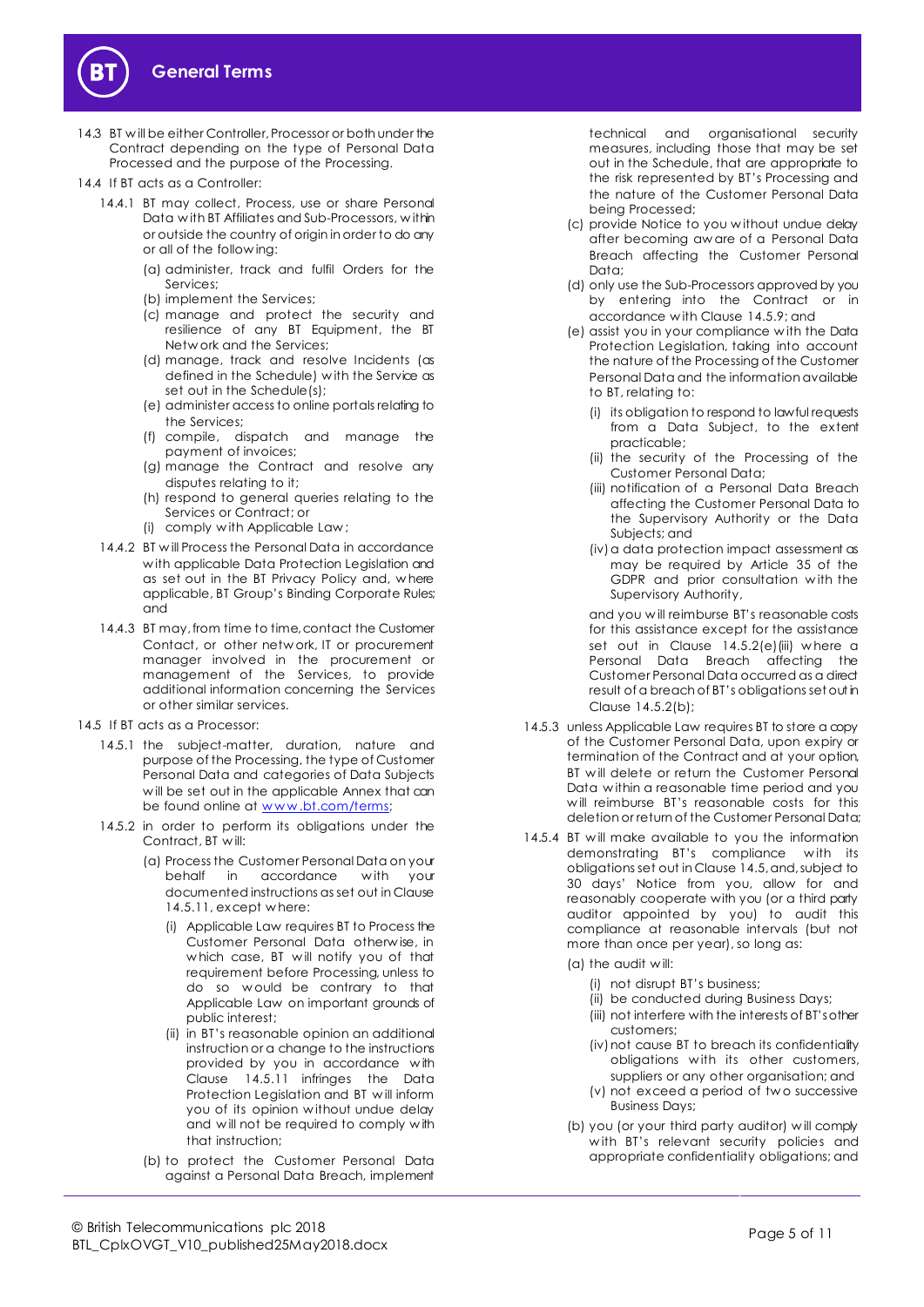

- (c) you w ill reimburse BT's reasonable costs associated w ith the audit and, w here BT conducts an audit of its Sub-Processors to demonstrate BT's compliance w ith its obligations set out in Clause 14.5, those of its Sub-Processors.
- 14.5.5 BT may demonstrate its compliance with its obligations set out in Clause 14.5 by adhering to an approved code of conduct, by obtaining an approved certification or by providing you with an audit report issued by an independent third party auditor (provided that you will comply with appropriate confidentiality obligations and not use this audit report for any other purpose);
- 14.5.6 BT w ill not disclose Customer Personal Data to a third party unless required for the performance of the Services, permitted under the Contract or otherw ise required by Applicable Law ;
- 14.5.7 BT w ill ensure that persons authorised by BT to Process the Customer Personal Data will be bound by a duty of confidentiality;
- 14.5.8 BT may use Sub-Processors in accordance w ith Clause 26.2 and w ill ensure that data protection obligations in respect of Processing Customer Personal Data equivalent to those set out in Clause 14.5 w ill be imposed on any Sub-Processors;
- <span id="page-5-2"></span>14.5.9 BT w ill inform you of proposed changes to BT's Sub-Processors from time to time by either:
	- (a) providing you w ith online notice of the intended changes at www.bt.com/tems and you w ill have 30 days starting from the first Business Day of the calendar month follow ing the date of the online notice to object to the change; or,
	- (b) giving you Notice in accordance w ith Clause 25 and you w ill have 30 days starting from the date of the Notice to object to the change, and

if you do not object in accordance w ith Clauses 14.5.9(a) or 14.5.9(b), you w ill be deemed to have authorised the use of the new Sub-Processors;

- 14.5.10 you may object to the use of a new Sub-Processor by giving Notice in accordance w ith Clause 25 documenting material concerns that the Sub-Processor w ill not be able to comply with the Data Protection Legislation, and if such Notice is received w ithin the time required by Clause 14.5.9, we will both address your objection in accordance w ith the process set out in Clause 24 and BT may use the relevant Sub-Processor to provide the Services until the objection is resolved in accordance w ith Clause 24;
- 14.5.11 the Contract contains your complete instructions to BT for the Processing of Customer Personal Data and any additional instructions or changes to the instructions w ill be incorporated into this Contract in accordance w ith Clause 31 to take account of any resulting change in the Charges or the Services;
- 14.5.12 you w ill comply w ith applicable Data Protection Legislation and w ill fulfil all the requirements necessary for the provision of the Services by BT, including providing any notifications and

obtaining any regulatory approvals or consents required w hen sharing Personal Data with BT; and

- 14.5.13 you w ill only disclose to BT the Personal Data that BT requires to perform the Services.
- 14.6 If permitted by Applicable Law :
	- 14.6.1 a party in breach of the Data Protection Legislation or this Clause 14 w ill be liable to the other for any losses, costs and liabilities (including those arising from Claims) incurred or suffered by the other party w here those losses, costs and liabilities are caused by, or in connection w ith, that breach including w here the parties are jointly and severally liable; and
	- 14.6.2 w here the parties are jointly and severally liable for a Claim caused by Processing neither party w ill make any payment or any offer of payment to any Data Subject (including third parties acting on behalf of any Data Subject) in response to any Claim caused by or relating to the Processing of Personal Data, w ithout the prior w ritten agreement of the other party.
- 14.7 Where each party acts as a Controller in relation to the Processing of Personal Data under the Contract, the parties w ill not act as joint Controllers for the purposes of Article 26 of the GDPR in relation to such Processing.
- 14.8 If, in accordance with Clause 32, BT proposes amendments to the Contract to reflect changes to BT's security measures, policies and processes to enable BT to comply w ith the Data Protection Legislation, you w ill act reasonably and in good faith to negotiate those amendments in a timely manner w ith BT.

## <span id="page-5-0"></span>**Ending a Service or the Contract**

## **15 When BT may restrict or suspend a Service**

- <span id="page-5-3"></span><span id="page-5-1"></span>15.1 BT may restrict or suspend any Service:
	- 15.1.1 if BT needs to do M aintenance;
	- 15.1.2 to implement a change under Claus[e 5.](#page-1-2)2;
	- 15.1.3 if you do not pay BT on time and in the way described in Claus[e 9.5](#page-2-2); and
	- 15.1.4 if BT reasonably believes:
		- (a) you have not follow ed the Acceptable Use Policy; or
		- (b) it needs to in order to protect the integrity or security of the BT Netw ork.
- <span id="page-5-4"></span>15.2 If BT restricts or suspends a Service because of the reasons in Clause[s 15.1.3](#page-5-3) [or 15.1.4](#page-5-4):
	- 15.2.1 you w ill still have to pay the Charges that are payable for the Service until the Service ends; and
	- 15.2.2 BT may apply a Charge to start the Service again.
- 15.3 If BT decides to restrict or suspend a Service for any of the above reasons, it w ill let you know beforehand as soon as it reasonably can.

## <span id="page-5-6"></span>**16 Cancelling an Order before the Service Start Date**

- <span id="page-5-5"></span>16.1 You may cancel an Order by giving BT Notice, as long as the Notice reaches BT before the Service Start Date.
- 16.2 If you cancel an Order in accordance w ith Clause [16.1,](#page-5-5) then: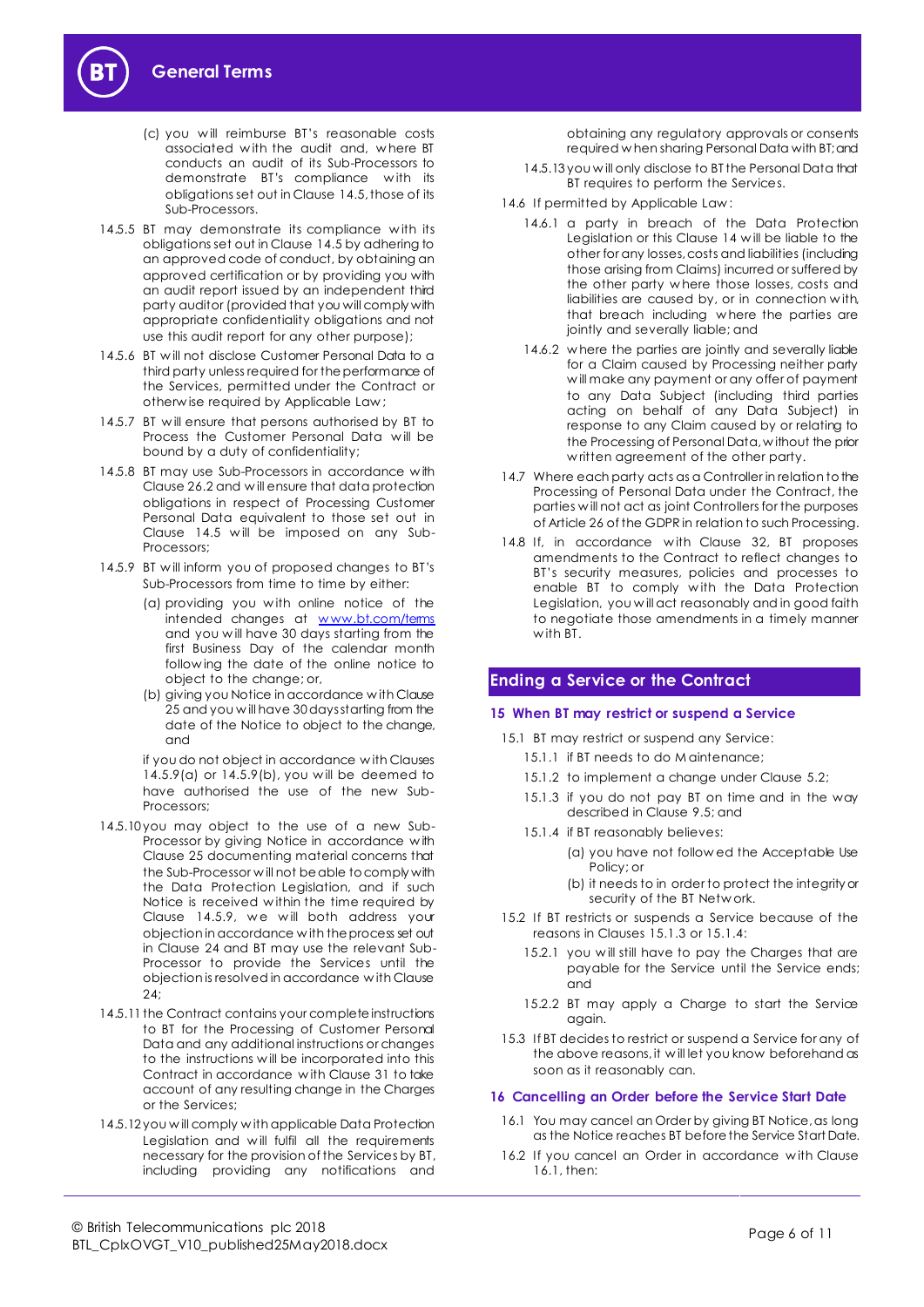

- 16.2.1 if the cancellation has any impact on volume commitments or otherw ise affects the agreed Charges, BT may amend the Charges to reflect this; and
- 16.2.2 you w ill pay BT the Cancellation Charges that are described in the Schedule. If there are no Cancellation Charges in the Schedule, but BT has incurred any costs in order to get ready to provide your Service, including cancellation charges from one of BT's subcontractors or suppliers or other costs payable to a third party, you w ill pay BT those costs that are reasonable in accordance w ith Claus[e 9.5](#page-2-2).

#### <span id="page-6-6"></span>**17 If either of us want to terminate the Contract or a Service**

- <span id="page-6-3"></span>17.1 Either of us at any time on or after the relevant Service Start Date may terminate the Contract in whole or in part or a Service by giving Notice in accordance w ith Clause [17.2](#page-6-1) and we will each have to pay the other the amounts set out in Claus[e 21](#page-6-2).
- <span id="page-6-1"></span>17.2 The required Notice period for terminating under Clause [17.1](#page-6-3) is:
	- 17.2.1 as set out in Part A of the Schedule for that Service; or
	- 17.2.2 if it is not set out in the Schedule, 90 days.
- 17.3 As long as you pay the amounts set out in Clause [21](#page-6-2) you may, if BT agrees, give BT Notice as set out in Clause [17.1](#page-6-3) w ith either:
	- 17.3.1 a shorter Notice period than as set out Clause [17.2;](#page-6-1) or
	- 17.3.2 w ith no advance Notice period.

#### **18 Terminating the Contract when something has gone wrong**

Either of us may terminate the Contract in w hole or in part or an affected Service straightaway by giving the other party Notice to terminate if:

- 18.1 the other party materially breaches the Contract and, w here it is possible, they do not put the situation right w ithin 30 days after Notice of their breach;
- 18.2 the other materially breaches the Contract and the situation cannot be put right; or
- <span id="page-6-5"></span>18.3 an Insolvency Event applies to the other,

and we will each have to pay the other the amounts referred to in Claus[e 21](#page-6-2).

#### **19 Terminating the Contract if there is an event beyond either of our control**

- <span id="page-6-4"></span>19.1 If a Force M ajeure Event means a Service is completely and continuously unavailable for more than 30 days, either of us may terminate a Service straightaway by giving the other Notice, as long as the Force M ajeure Event is still having an effect w hen the Notice is received, and w e w ill each have to pay the other the amounts referred to in Claus[e 21](#page-6-2).
- 19.2 If the Force M ajeure Event has ceased before any Notice to terminate is received by one of us, the right set out in Claus[e 19.1](#page-6-4) w ill end and the Notice w ill have no effect.

## **20 What happens when the Contract is terminated**

If the Contract, a Service or any Order is cancelled, terminated or expires, for any reason, it w ill not affect any rights that either of us have up to that point.

#### <span id="page-6-2"></span>**21 What we both need to pay when the Contract is terminated**

21.1 If:

- 21.1.1 the Contract, any Service or any Order is cancelled, terminated or expires for any reason, each of us w ill immediately pay the other any money and interest that is due on the date of termination;
- 21.1.2 the Contract, in w hole or in part, or any affected Service is terminated in accordance w ith Clause [18.3,](#page-6-5) the party terminating may alternatively set off any amounts due under this Contract or any other contract betw een the parties.
- 21.2 If you terminate the Contract in w hole or in part or any Service using your rights set out in Clause [17,](#page-6-6) you w ill pay BT:
	- 21.2.1 the Termination Charges; and
	- 21.2.2 all Charges for Services that are or w ould have been performed during the Notice period set out in Clause [17.2,](#page-6-1) w hether or not the Notice period is actually given.

## <span id="page-6-0"></span>**If Something Goes Wrong**

#### **22 How far each of us can be held responsible**

- 22.1 The Contract excludes, as far as the law allow s, any w arranties, conditions or other terms that might be implied by statute or common law .
- <span id="page-6-7"></span>22.2 Nothing in the Contract excludes or limits the liability of either of us for:
	- 22.2.1 death or personal injury caused by either of us being negligent;
	- 22.2.2 fraud or fraudulent misrepresentation; or
	- 22.2.3 any other liability that cannot be excluded or limited under Applicable Law .
- 22.3 Other than for those matters set out in Clause [22.2,](#page-6-7) neither of us w ill be held liable, regardless of how that liability arose, under or in connection with the Contract, and w hether in contract, tort (including negligence or breach of statutory duty), misrepresentation (w hether innocent or negligent), restitution, or in any other w ay, for:
	- 22.3.1 any of the follow ing losses, no matter if those losses are direct or indirect:
		- (a) loss of profit, revenue or anticipated savings;
		- (b) loss of business or contracts;
		- (c) loss of goodw ill;
		- (d) loss from w asted expenditure, w asted time or business interruption;
		- (e) loss, destruction or corruption of data;
		- (f) liability to any third parties unless a Clause in
		- the Contract says something different; and (g) any special, indirect or consequential loss or damage.
- <span id="page-6-8"></span>22.4 Other than for those matters set out in Claus[e 22.2](#page-6-7) and Clause [22.5,](#page-7-4) in relation to each Service, the total liability of either of us, regardless of how that liability arose, and regardless of the number of claims, under or in connection w ith the Contract, and w hether in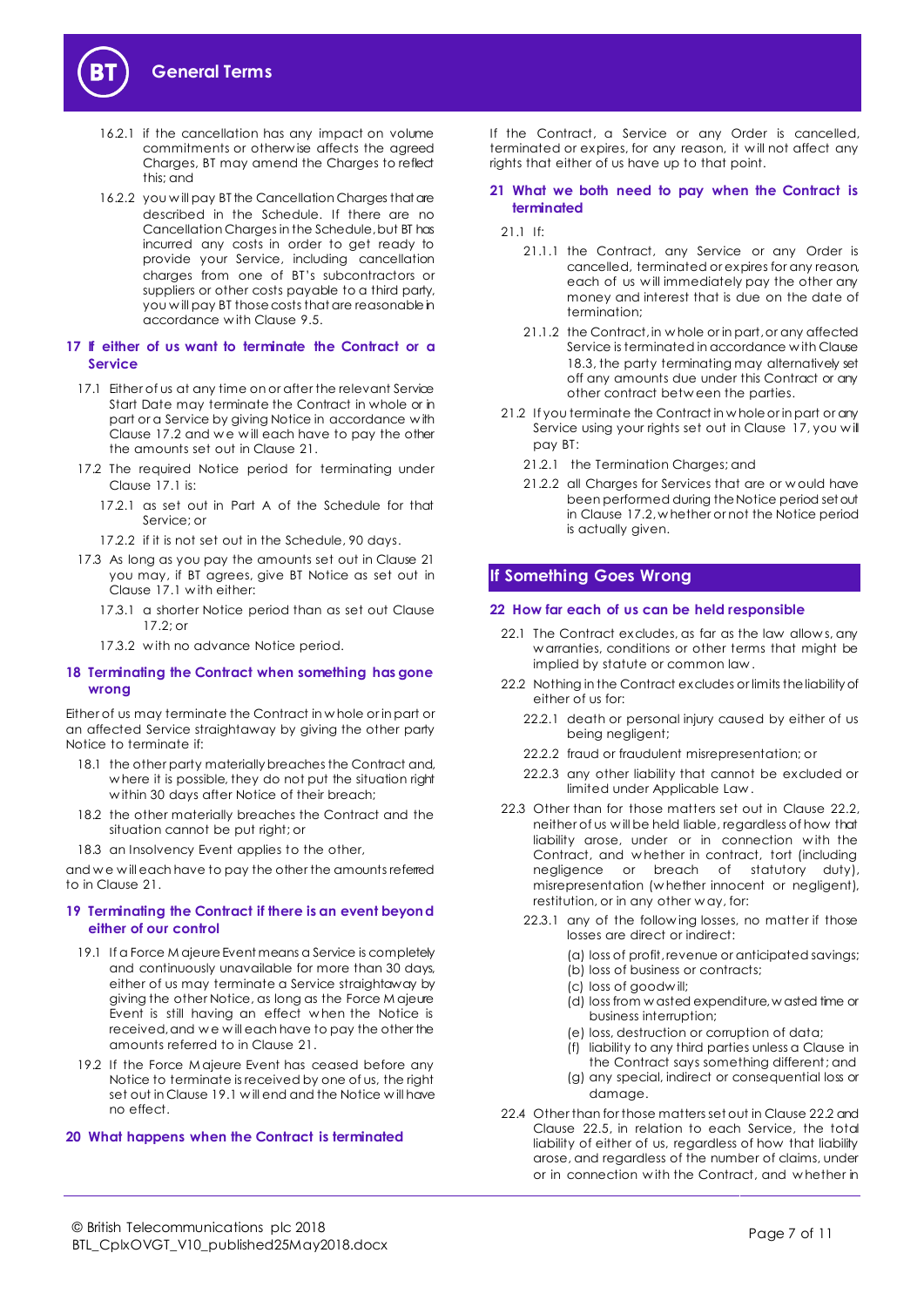

contract, tort (including negligence or breach of statutory duty), misrepresentation (w hether innocent or negligent), restitution, or in any other w ay, w ill be limited to the greater of:

- 22.4.1 £100,000; and
- 22.4.2 an amount equal to:
	- (a) w here the first incident occurs in the first 12 months of the Contract, the Charges that w ere paid or payable by you, or w ould have been paid or payable by you had the incident not occurred, for the first 12 months from the Effective Date; or
	- (b) w here the first incident occurs at any other time, the mean of the monthly Charges that w ere paid or payable by you, from the Effective Date to the date w hen the first incident occurred, multiplied by 12.
- <span id="page-7-4"></span>22.5 Your obligations to:
	- 22.5.1 pay any Charges due under the Contract including any interest payable under Clause [10.1.1\(b\)](#page-2-4) and any taxes due in connection with the Charges, together with any interest, fines and penalties payable due to your failure to correctly w ithhold and pay taxes w here applicable;
	- 22.5.2 refund any Service Credits; or
	- 22.5.3 pay any Termination Charges,

are in addition to and w ill not be counted towards the limitations set out in Claus[e 22.4](#page-6-8).

- 22.6 Regardless of w hat it may say elsew here in the Contract, both of us w ill take reasonable steps to mitigate each of our losses, even w here that loss occurs as a result of anything that may give rise to a Claim under an indemnity.
- <span id="page-7-3"></span>22.7 If either of us has agreed to indemnify the other under the terms of the Contract, that indemnity is only given as long as the party being indemnified:
	- 22.7.1 tells the party giving the indemnity promptly about the Claim;
	- 22.7.2 gives the party giving the indemnity complete control of the Claim straightaw ay;
	- 22.7.3 does not say anything publicly about the Claim, or do anything that harms the defence of it; and
	- 22.7.4 does w hat it can to help the party giving the indemnity w ith the Claim.
- 22.8 If BT fails to meet a Service Level and this means that you are entitled to Service Credits, the only remedy available to you for that failure will be to receive those Service Credits, except w hen BT's failure amounts to material breach of the Contract,in w hich case, BT w ill take the value of any Service Credits given from any amount agreed as payable by BT in accordance w ith Clause 24 or aw arded by a court of competent jurisdiction.
- 22.9 BT recommends that you obtain business continuity (or other) insurance that is appropriate for the nature of your business, just in case something goes w rong.
- 22.10Provided BT has complied w ith its obligation set out in Clause [5.1.6,](#page-1-3) BT w ill not be held responsible for any loss or damage caused by unauthorised access to any part of the BT Netw ork.

## <span id="page-7-1"></span>**23 Force Majeure Events**

If there is a Force Majeure Event the party whose performance is affected by the Force M ajeure Event w ill:

- 23.1 not be liable for failing to do something they should have done, or for not doing it completely or on time to the extent this is caused by the Force Majeure Event; and
- 23.2 get a reasonable amount of extra time to perform the obligation that is affected by the Force Majeure Event.

### <span id="page-7-2"></span>**24 Settling disputes**

- 24.1 We w ill both do w hat we reasonably can to settle any dispute or claim that occurs under or in relation to this Contract, and to avoid having to get the courts or regulatory authorities involved.
- <span id="page-7-6"></span>24.2 We will both use the following dispute resolution process:
	- 24.2.1 w hichever of us is affected w ill provide Notice of the complaint that clearly sets out the full facts and includes relevant supporting documents;
	- 24.2.2 we will both use reasonable endeavours to settle the dispute w ithin 14 days of getting the complaint and w ill make sure to give regular updates to the other during the 14 days;
	- 24.2.3 if the dispute is not settled after 14 days (or any other period agreed by both of us in w riting), the dispute can be escalated to a senior executive of either of us (someone at vice president level or above); and
	- 24.2.4 if the dispute still is not settled 14 days after it is escalated, w e will both consider mediation as set out in Claus[e 24.3](#page-7-5).
- <span id="page-7-5"></span>24.3 After complying w ith Claus[e 24.2,](#page-7-6) either of us may,by giving Notice to the other, propose a mediator, in w hich case:
	- 24.3.1 unless w e both agree to another date, the other party w ill either confirm their acceptance of the mediator or propose another mediator within 15 days of the date of the Notice;
	- 24.3.2 if both parties cannot agree on the choice of mediator w ithin a further 15 days, the mediator will be appointed by the London Court of International Arbitration or an equivalent independent body;
	- 24.3.3 unless we both agree otherwise, any mediation w ill happen in London, in English; and
	- 24.3.4 unless we both agree otherwise, we will both share the costs of mediation equally.
- 24.4 Nothing in this Claus[e 24](#page-7-2) stops either of us:
	- 24.4.1 seeking interlocutory or other immediate relief if one of us is at risk of imminent harm, unless something in the Contract already provides an adequate remedy;
	- 24.4.2 going to a court of competent jurisdiction if either of us considers it reasonable; or
	- 24.4.3 doing anything else this Contract lets us do.

## <span id="page-7-0"></span>**Everything Else**

## <span id="page-7-7"></span>**25 Sending Notices under the Contract**

- 25.1 If one of us needs to give the other Notice, they will do it in w riting, in English and:
	- 25.1.1 send it by email;
	- 25.1.2 deliver it by hand; or
	- 25.1.3 send it by first class post, recorded delivery or courier.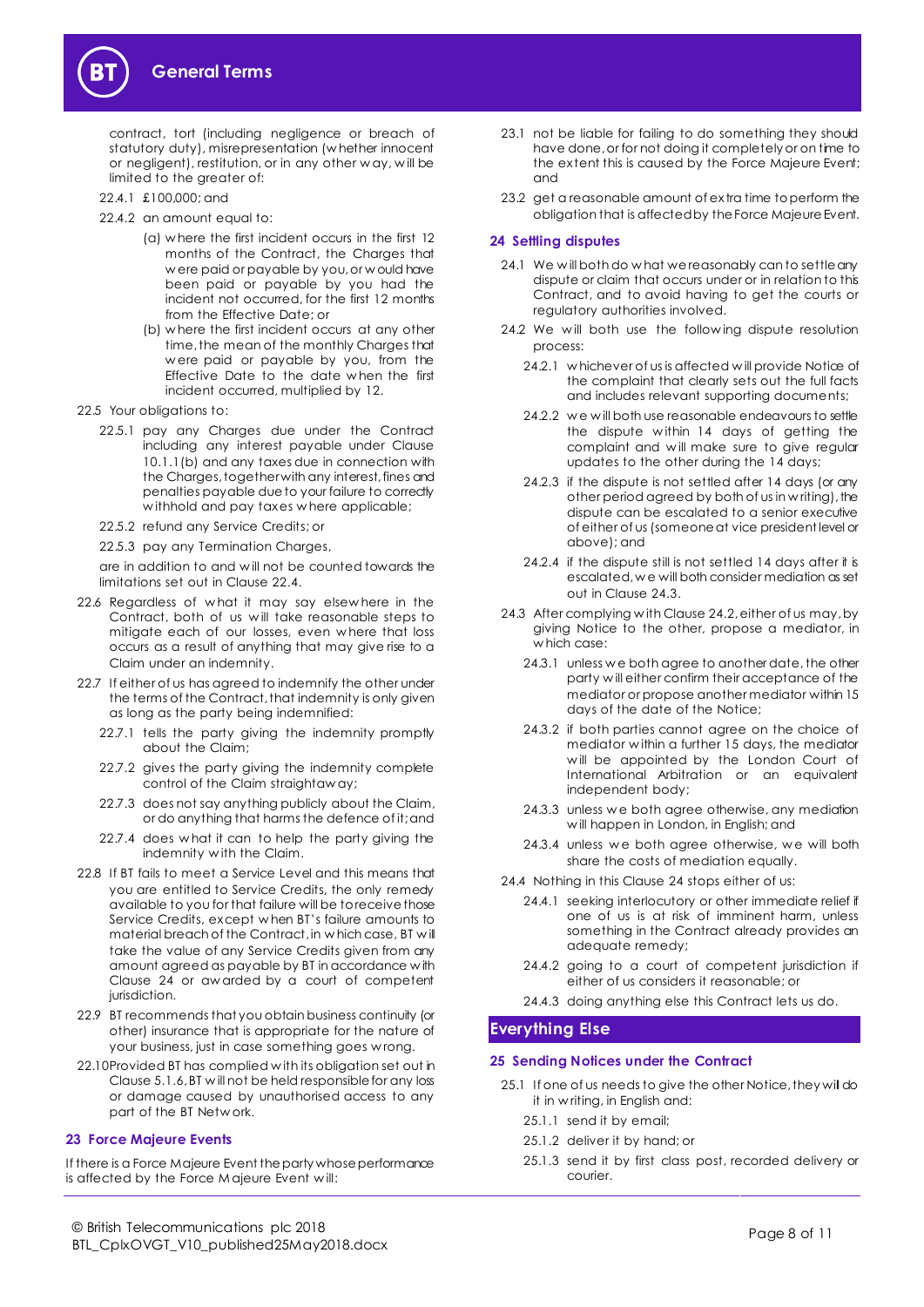

- 25.2.1 the recipient's current registered address; or
- 25.2.2 any other address or email address the recipient gives in a Notice to the sender.
- 25.3 If either of our contact details change, w e will both tell the other straightaw ay by giving Notice.
- 25.4 The recipient is deemed to have received the Notice on the date (or if the date is not a Business Day, then on the next Business Day) that:
	- 25.4.1 the recipient acknow ledges it by manual reply or an automatic read receipt, if it is an email;
	- 25.4.2 the Notice is left at the address or someone signs for it on behalf of the addressee, if it is delivered by hand or sent by courier; or
	- 25.4.3 is three days after posting, if it is sent by first-class post or recorded delivery.

#### **26 Transferring to another party**

- 26.1 Either of us may assign the benefit of the Contract to an Affiliate by giving the other Notice, but if either of us chooses to assign the benefit of the Contract to an entity that is not an Affiliate, they need to get the other's permission in w riting beforehand.
- <span id="page-8-0"></span>26.2 BT may subcontract any of its responsibilities under the Contract to another entity, including to a BT Affiliate, but if it does, it w ill still be responsible to you under the Contract.
- 26.3 If BT subcontracts the performance of any of its rights or obligations to a BT Affiliate as described in Clause [26.2,](#page-8-0) you w ill, once you receive Notice from BT, deal directly w ith the BT Affiliate for ordering, provisioning or maintaining the Services.
- 26.4 By giving you Notice, BT can novate the Contract, a Service or an Order to a BT Affiliate. If BT does, all BT's rights, responsibilities and liabilities will transfer to the BT Affiliate and you w ill need to deal w ith the BT Affiliate instead of BT as BT w ill no longer be a party to the Contract in relation to the relevant Service.
- <span id="page-8-3"></span>26.5 We both agree that either of us, or an Affiliate of either of us, may enter into a separate contract w ith an Affiliate of the other, w hich w ill incorporate these General Terms and the relevant Schedules ("**Affiliate Contract**").
- 26.6 Either of us can assign or transfer our right to collect payments, receivables or other assets arising as a result of the Contract.

#### **27 Third parties' rights**

A person w ho is not a party to the Contract w ill not have any right under the Contracts (Rights of Third Parties) Act 1999 to enforce any term of the Contract, even if a term seems to give the party a particular benefit.

#### **28 No partnership or agency arrangement**

Unless a Clause in the Contract says something different, the Contract does not:

- 28.1 set up any partnership, exclusive arrangement or joint venture betw een us;
- 28.2 make one of us the agent of the other; or
- 28.3 authorise either of us to enter any commitments for, or on the behalf of, the other.

#### **29 No waiver**

If either of us does not do, or delays doing, something that this Contract allows, they will not have w aived their right to do it, unless the Contract says something different.

#### **30 What happens if part of the Contract is illegal, invalid or unenforceable**

- 30.1 If any court of competent jurisdiction finds that any part of the Contract is illegal, invalid or unenforceable, that part will be considered removed, but no other part of the Contract w ill be affected.
- 30.2 If any illegal, invalid or unenforceable part of the Contract w ould be legal, valid or enforceable if part of it w ere removed, w e both w ill negotiate in good faith to change the Contract so it reflects w hat we both originally intended as much as possible.

#### **31 Service Amendment**

<span id="page-8-1"></span>31.1 You may request, by giving BT Notice, a change to:

- 31.1.1 an Order for a Service (or part of an Order) at any time before the applicable Service Start Date; or
- 31.1.2 a Service at any time after the Service Start Date, and w here BT agrees to the change you w ill pay any

additional Charges.

- 31.2 If you request a change in accordance w ith Paragraph 31.1, except where a change results from BT's failure to comply w ith its obligations under the Contract, BT w ill, w ithin a reasonable time, provide you with a written estimate, including:
	- 31.2.1 the likely time required to deliver the changed Service; and
	- 31.2.2 any changes to the Charges due to the changed Service.
- 31.3 BT has no obligation to proceed with any change that you request in accordance w ith Paragraph [31.1,](#page-8-1) unless and until the necessary changes to the Charges, implementation timetable and any other relevant terms of the Contract to take account of the change are agreed betw een both of us in w riting.
- 31.4 If BT changes a Service prior to the Service Start Date because you have given BT incomplete or inaccurate information, BT may, acting reasonably, apply additional Charges.

#### **32 Making changes to the Contract**

- 32.1 Unless a Schedule says something different, changes to the Contract w ill only be effective if they are in w riting and are signed by both of us.
- 32.2 Neither of us needs the consent of any Affiliate to vary or terminate the Contract. Any termination of the Contract w ill not terminate any individual Affiliate Contracts.

#### **33 After the Contract ends**

At the end of the Contract, provisions in the Contract that we both expect to remain in place after it ends w ill stay in place.

#### <span id="page-8-2"></span>**34 The Contract stands on its own**

- 34.1 The Contract sets out the w hole agreement between both of us and replaces any previous communication betw een us.
- 34.2 Your ow n standard terms are not part of the Contract even if you provided them to BT before signing the Contract, or if you send them to BT or refer to them in an Order.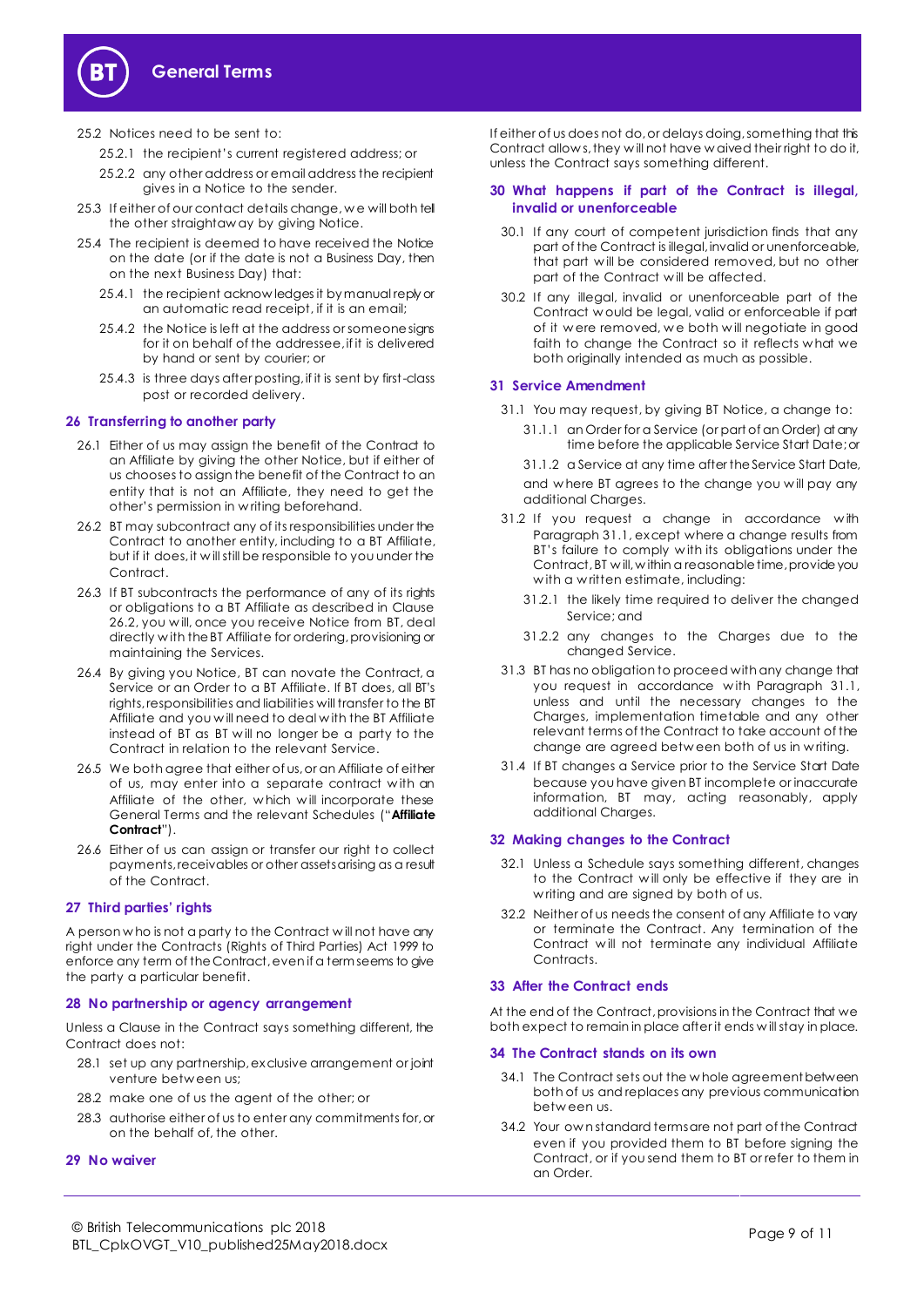

34.3 By agreeing the Contract, each of us acknow ledges they have not relied on any representation, w arranty, collateral contract or other assurance (made negligently or innocently) except for the ones in the Contract. Each of us also w aives all rights and legal remedies they might have had if it w ere not for this Clause [34.](#page-8-2)

#### **35 Choice of law and courts**

- 35.1 The laws of England and Wales will apply to the Contract and any disputes or claims in connection w ith it or our relationship, including non-contractual ones.
- 35.2 Only the courts of England and Wales w ill be able to rule on any disputes or claims in connection w ith the Contract or our relationship, including non-contractual ones.
- 35.3 The parties to an Affiliate Contract may agree that a local court of competent jurisdiction will have jurisdiction in relation to that Affiliate Contract.

#### **36 Counterparts**

The Contract can be signed on one or more copies. Any single counterpart, or a set of counterparts signed, in either case, by both of us w ill constitute a full original of the Contract for all purposes.

## <span id="page-9-0"></span>**Defined Terms**

"**Acceptable Use Policy**" means specific rules that you have to follow when using the Services. You can find the policy at www.bt.com/acceptableuse (or any other online address that BT may advise you).

"**Affiliate**" means any entity that directly or indirectly controls or is controlled by either one of us, or is jointly controlled with either you or BT.

"**Affiliate Contract**" has the meaning given in Clause [26.5](#page-8-3). "**Annex**" means any annex to a Schedule that describes a Service or sets out specific terms that apply to it.

"**Applicable Law**" means the law s of England and Wales and any law s and regulations, as may be amended from time to time, that apply to the provision or receipt of a Service, including:

- (a) anti-corruption law s set out in the Bribery Act 2010 and the Foreign Corrupt Practices Act of 1977 of the United States of America; and
- (b) all applicable export law s and regulations, including those of the United States of America.

"**BT Equipment**" means any equipment and any related Softw are that BT owns or that is licensed to BT and that BT uses to provide the Services.

"**BT Group**" means BT Group plc and its Affiliates.

"**BT Network**" means the communications network owned or leased by BT and used to provide a Service.

"**BT Privacy Policy**" means the policy that BT has

implemented and may update from time to time on how it Processes Personal Data and that is set out at:

http://www.btplc.com/privacycentre/index.htm (or any other online address that BT may advise you).

"**BT Price List**" means the document containing a list of BT's charges and terms that can be accessed at: www.bt.com/pricing (or any other online address that BT may advise you).

"**Business Day**" means any day generally seen locally in the place w here a Service is provided as a w orking day and excluding national, public and bank holidays. If one of us is supposed to do something on a day that is not a Business Day, then they w ill need to do it on the next Business Day.

"**Cancellation Charges**" means any compensatory charges payable by you to BT on cancellation of an Order in accordance w ith Claus[e 16](#page-5-6) and as set out in a Schedule.

"**Charges**" means the fees and charges that you pay in relation to Service as set out in the Schedule.

"**Claim**" means any legal claims, actions or proceedings against one of us, w hether threatened or actual, w hether by a third party or the other party to this Contract.

"**Compliance Obligations**" mean those provisions, obligations and rights set out under the drop-down heading 'Compliance Obligations' at the contract of the contract of the contract of the contract of the contract of the contract of the contract of the contract of the contract of the contract of the contract of the contract of the contract o

www.globalservices.bt.com/uk/en/footer\_links/terms (or any other online address that BT may advise you).

"**Confidential Information**" means confidential information either of us (or each of our officers, employees, agents, subcontractors, suppliers, advisers or Affiliates) gives the other after the date of the Contract, no matter how it is recorded, stored or disclosed and includes:

(a) the Contract;

- (b) information about technical or commercial know how, specifications, inventions, processes or initiatives; or
- (c) any information a reasonable business person would see as confidential about:
	- (ii) the business, affairs, customers, clients, subcontractors, suppliers, plans or strategy of either of us or our Affiliates; and
	- (iii) the operations, processes, product information, know -how, designs, trade secrets or software of either of us or our Affiliates,

but it does not include:

- (a) information that is available to the public, or becomes available, unless it is because one of us breaches the Contract;
- (b) information that w as already available to the receiving party on a non-confidential basis;
- (c) information we both agree in writing is not confidential information; or
- (d) information that w as developed by or for the receiving party independently of the confidential information.

"**Contract**" means the agreement between you and BT that is made up of these General Terms, the Schedules, any Annexes, the Orders, and if applicable to any Service, the BT Price List.

"**Credit Agency**" means Experian, Equifax and Callcredit.

"**Customer Committed Date**" means the date provided by BT on w hich delivery of a Service (or each part of a Service, including to each Site) is due to start.

"**Customer Contact**" means any individuals authorised to act on your behalf for Service management matters.

"**Customer Personal Data**" means only the proportion of Personal Data w here you are the Controller and that BT needs to Process on your behalf as a Processor in providing the Services to you under the Contract.

"**Data Protection Legislation**" means collectively (i) any applicable law s of the European Union, (ii) any applicable local law s relating to the Processing of Personal Data and the protection of an individual's privacy, (iii) the GDPR, and (iv) any binding guidance or code of practice issued by a Supervisory Authority.

"**Effective Date**" has the meaning given to it on the cover sheet of this Contract, or, if there is no cover sheet, the Order. "**EU-US Privacy Shield**" means a legal framew ork adopted by the European Commission in its adequacy decision of 12 July 2016 that ensures an adequate level of protection for Personal